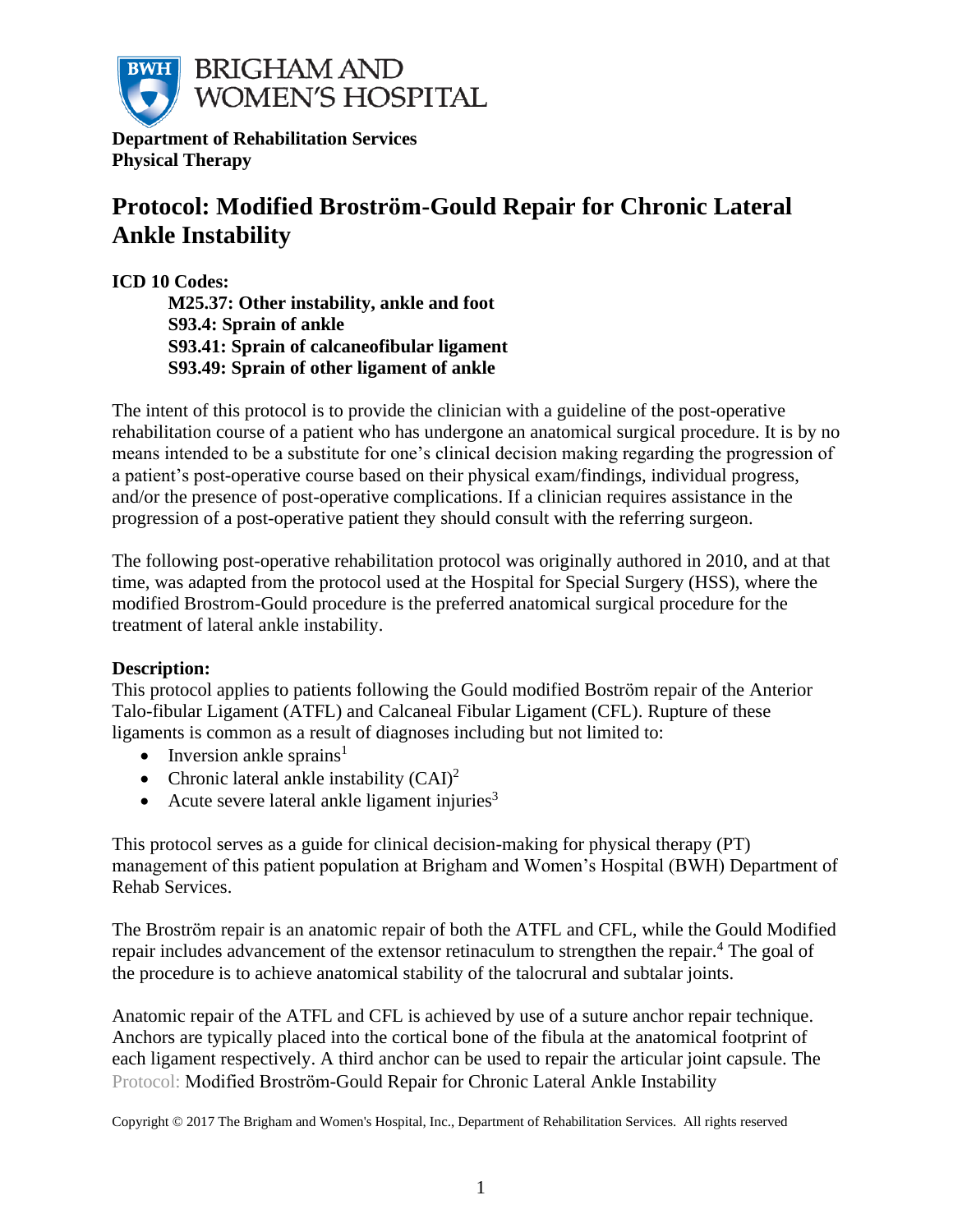extensor retinaculum is advanced and repaired to the periosteal flap in the Gould modified procedure.

Potential associated lesions can affect progression and healing timelines. These may be noted in an operative report, imaging study or be uncovered during clinical examination and include but are not limited to<sup>5</sup>:

- Osteochondral defects
- Peroneal tendinopathy
- Sinus tarsi
- Subtalar instability
- Impingement
- Chondromalacia

#### **Phase I: Immediate Post-Operative Phase (0-2 weeks)**

- Precautions
	- o Wound Care
		- Avoid direct contact with water for first 7 days post-operatively or until first follow up for suture removal
		- After first week showering is permitted but submersion in water (i.e. bath, pool, hot tub etc.) should be avoided until full wound closure has been achieved
	- o Weight bearing restrictions
		- Likely Non-weight bearing (NWB) with short leg cast or pneumatic walking boot unless otherwise indicated<sup>6</sup>
	- o ROM restrictions
		- Avoid AROM/AAROM/PROM into inversion
		- Avoid AROM/AAROM/PROM into plantarflexion
- Goals
	- o Edema control/reduction
	- $\circ$  Protect healing tissue (ankle is likely placed into immobilizing device which may include pneumatic walking boot or Short Leg Cast (SLC))
	- o Independent transfers and ambulation using appropriate assistive device (especially with weight bearing restrictions)
	- o Prevent secondary deconditioning
- Physical Therapy Interventions
	- o Proximal lower extremity (LE), upper extremity (UE) and trunk muscle strengthening as indicated
	- o Monitor wound healing and consult with referring MD if signs and symptoms of infection are present
	- o Modalities for pain/edema control (e.g. Game Ready, elevation, ice, etc.)
	- o Aerobic upper body conditioning
	- o Transfer and gait training with optimal assistive device (if applicable)
	- o Identify patient's goal for return to recreational and/or sport specific activities

Protocol: Modified Broström-Gould Repair for Chronic Lateral Ankle Instability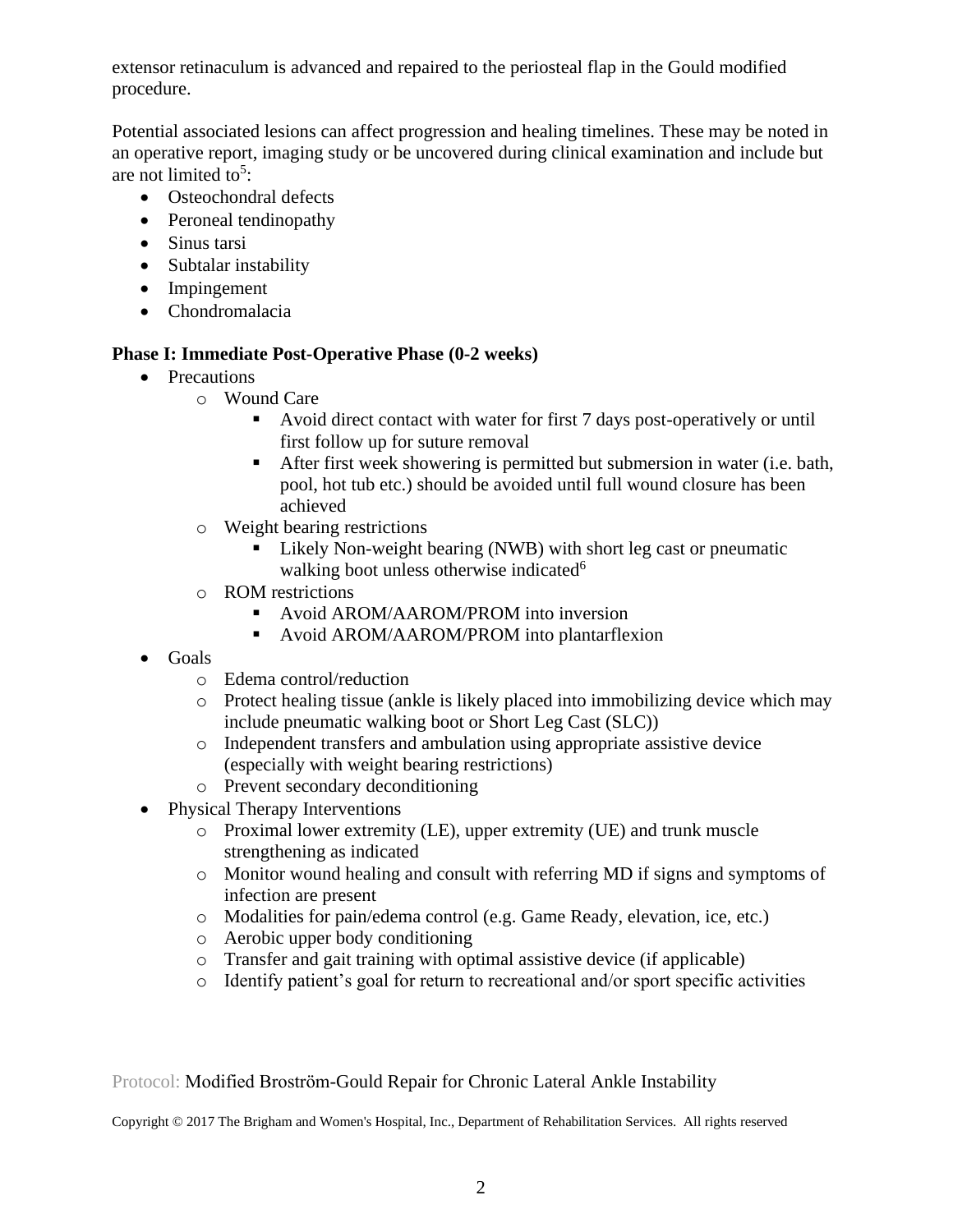- Criteria for progression to Phase II
	- o Decreased pain
	- o Decreased edema
	- o Independence with home exercise program
	- o Independence with transfers and ambulation with appropriate weight bearing precaution

# **Phase II: Early Rehabilitation (2-6 weeks)**

- Precautions
	- o Activity Restrictions
		- Limit prolonged standing/walking
		- Avoid driving until:
			- Right leg is no longer in pneumatic walking boot (if right leg is operative side)
			- Able to use right leg effectively to brake in an emergency
			- Patient is no longer using narcotic pain medication
			- Patient feels comfortable and confident in driving ability
			- MD and/or PT have no further concerns with driving ability
	- o Weight bearing restrictions:
		- Likely touch-down weight bearing (TDWB) in pneumatic walking boot or SLC unless otherwise indicated<sup>7</sup>
	- o ROM restrictions
		- Limit AROM/AAROM/PROM into eversion to 10<sup>°</sup> in safe controlled manner 6
		- No inversion AROM/AAROM/PROM
		- **•** Gentle and controlled AROM/AAROM/PROM into plantarflexion<sup>6</sup>
- Goals
	- o Edema control/reduction
	- o Protect healing tissue
	- o Progress weight bearing using appropriate assistive device as indicated (take into account operative technique and associated pathologies)
	- o Prevent secondary deconditioning
- Physical Therapy Interventions
	- o Proximal LE, UE and trunk muscle strengthening as indicated
	- o Aquatic therapies/Upper body aerobic conditioning
	- o Transfer and gait training with optimal assistive device
	- o Modalities for pain/edema control (e.g. Game Ready, elevation, ice, etc.)
	- o Begin gentle and controlled ROM exercises within post-operative precautions
		- Note: ROM is not equivalent to stretching
		- Stretching should be avoided until phase II
	- o Submaximal ankle isometrics in all directions excluding inversion
- Criteria for progression to phase II
	- o Decreased pain
	- o Decreased edema
	- o Independence with home exercise program (HEP)
	- o Independence with transfers/ambulation using assistive device (if applicable)

Protocol: Modified Broström-Gould Repair for Chronic Lateral Ankle Instability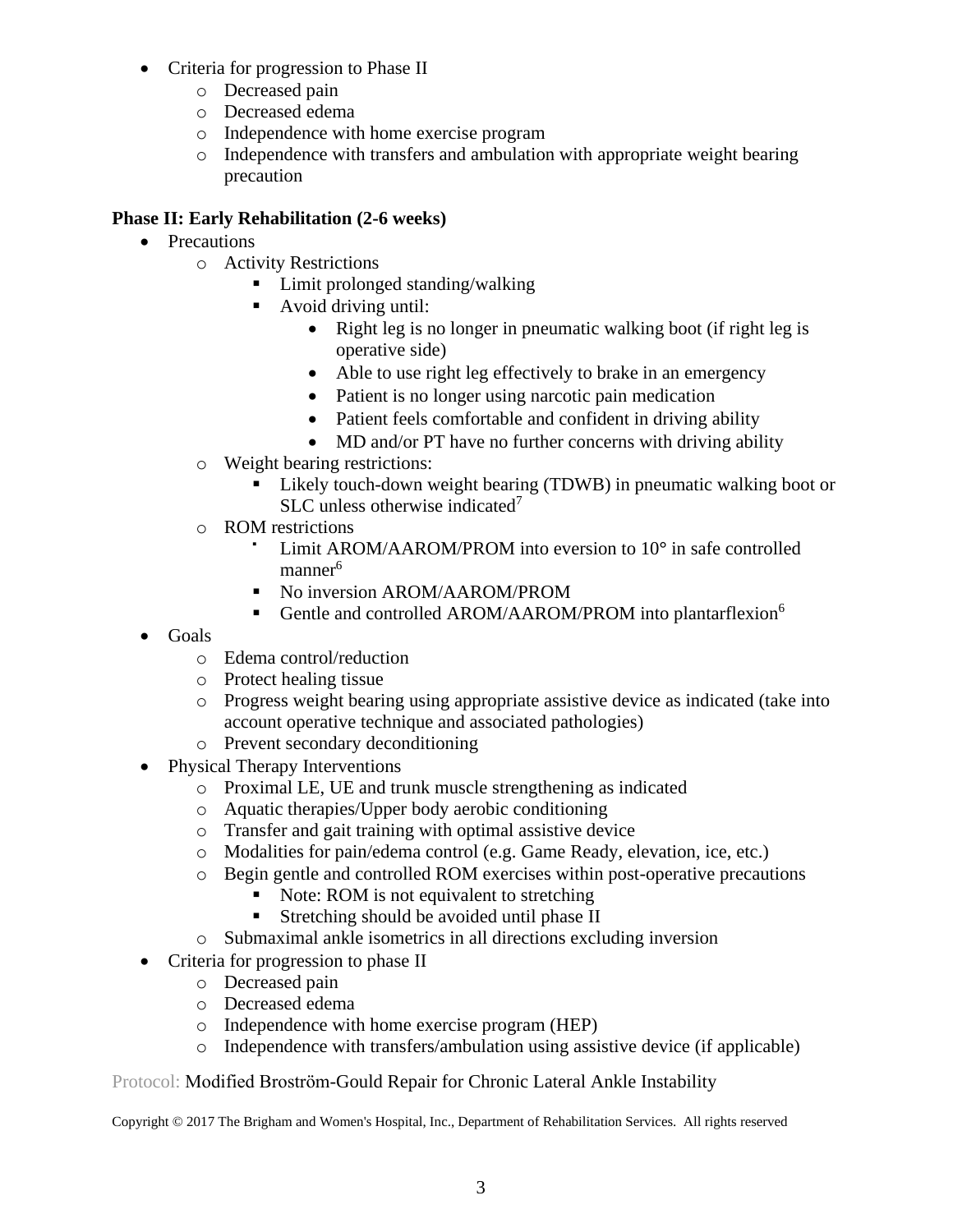# **Phase II: Late Rehabilitation (Approximately 6-10 weeks)**

- Precautions
	- o Weight bearing restrictions
		- Weight bearing as tolerated (WBAT)
	- o ROM restrictions
		- Avoid inversion AROM/AAROM/PROM until week 9
- Goals
	- o Progressive protected normalization of gait: After the initial 6 week immobilization in pneumatic walking boot patient will begin transition to protected ankle weight bearing in a commercially available semi-rigid stirrup orthotic or independent ambulation without bracing
	- o Edema control and patient education regarding skin checks with use of bracing
	- o Pain reduction
	- o Improve conditioning
	- o Prevention of scar adhesion and myofascial restriction
	- o Restore AROM
	- o Begin controlled strengthening exercises
	- o Improve balance
- Physical therapy interventions:
	- o Progressive weight bearing as tolerated
	- o Gait training including use of appropriate assistive device and/or ankle orthotic as indicated
	- o AROM/AAROM/PROM exercises as indicated
	- $\circ$  Joint mobilizations as identified by surgeon, adhering to identified precautions and avoiding the tensioning of the CFL and ATFL
	- o Protected ankle strengthening exercises
	- o Gastrocnemius and soleus stretches as indicated
	- o Soft tissue mobilization as indicated
	- o Continued proximal muscle strengthening activities within precautions
	- o Proprioception activities within surgical precautions
	- o Supplemental strengthening including leg press, bicycle and knee extensions
	- o Aquatic therapies/Upper body aerobic conditioning
- Guidelines for progression to Phase  $III<sup>6</sup>$ 
	- o Restoration of symmetrical gait pattern without use of assistive device
	- o Strength within 90% of unaffected side (using isokinetic or isometric strength measures i.e. Biodex, hand held dynamometry, manual muscle testing, etc.)

#### **Phase III: Return to Function (Approximately 10-14 weeks)**

- Precautions
	- o Activity restrictions
- Return to plyometric activities (including jogging, jumping, hopping etc.) should not occur until 11 weeks post-operative and patient can perform 25 unilateral heel raises without pain or difficulty $^6$

#### Protocol: Modified Broström-Gould Repair for Chronic Lateral Ankle Instability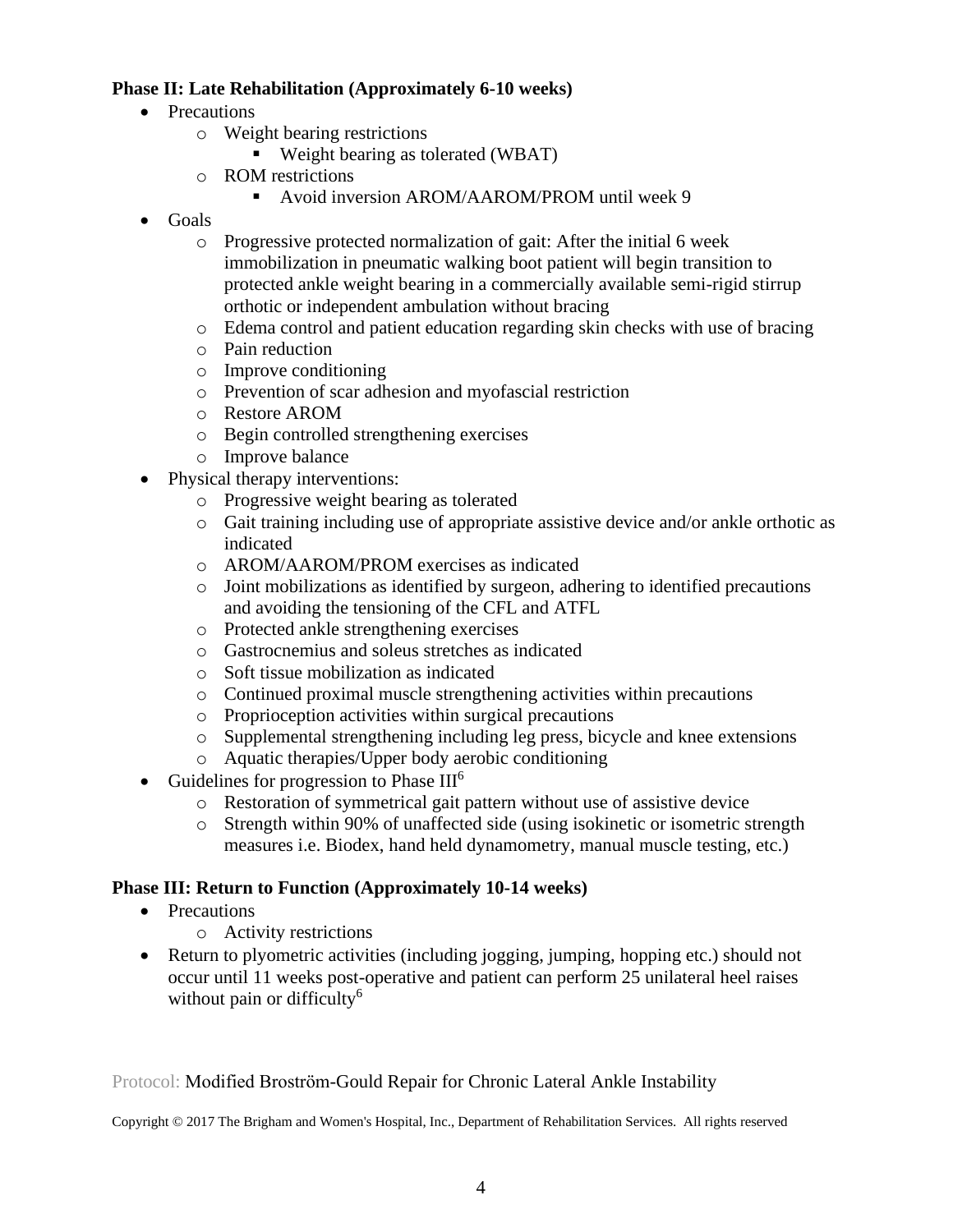- Goals
	- o Restore full AROM no later than week 12
	- o Reduction of post-activity edema
	- o Normalize gait pattern on stable/unstable surfaces
	- o Return to step through pattern for stair ascent/descent (if applicable)
	- o Strengthening of ankle muscle groups
	- o Restore functional strength
- Physical Therapy Interventions
	- o AROM/AAROM/PROM exercises as indicated
	- o Modalities as indicated for edema/pain control
	- o Unilateral weight bearing ankle strength exercises
	- o Bilateral and unilateral weight bearing and proprioceptive and balance exercises
	- o Functional lower kinetic chain strength exercises
- Guidelines for progression to Phase  $IV<sup>6</sup>$ 
	- o Return of 90% function of the ankle compared with unaffected side measured with assessments that include but are not limited to
		- Single leg hop for distance $8$
		- **•** Triple hop for distance<sup>9</sup>
		- Star excursion balance test<sup>10</sup>
		- $\bullet$  Y-Balance Test<sup>11</sup>

# **Phase IV: Return to Sport/Recreation (Approximately 12 weeks to 4 months)**

- Precautions
	- $\circ$  Running can be initiated when patient is able to perform straight plane jogging without pain $12$ 
		- See "Running Injury Prevention Tips & Return to Running Program" located in T-Drive for more guidance
	- o Post activity soreness can be used as guideline for return to sport or recreational activity
- Goals
	- o Prepare for return to recreation/sporting activities and/or high level work tasks
	- o Guide return to competitive play
- Physical Therapy Interventions
	- o Continued functional strengthening as needed
	- o Continued plyometric exercises as needed
	- o Jogging/Running
	- o Aerobic conditioning
	- o Agility exercises
	- o Sport specific drills/work related training

# **Revised: Kevin McEnroy, PT (8/2017) Reviewers: Sara Tenenholtz, PT**

# **Philip Kidd, PT**

Protocol: Modified Broström-Gould Repair for Chronic Lateral Ankle Instability